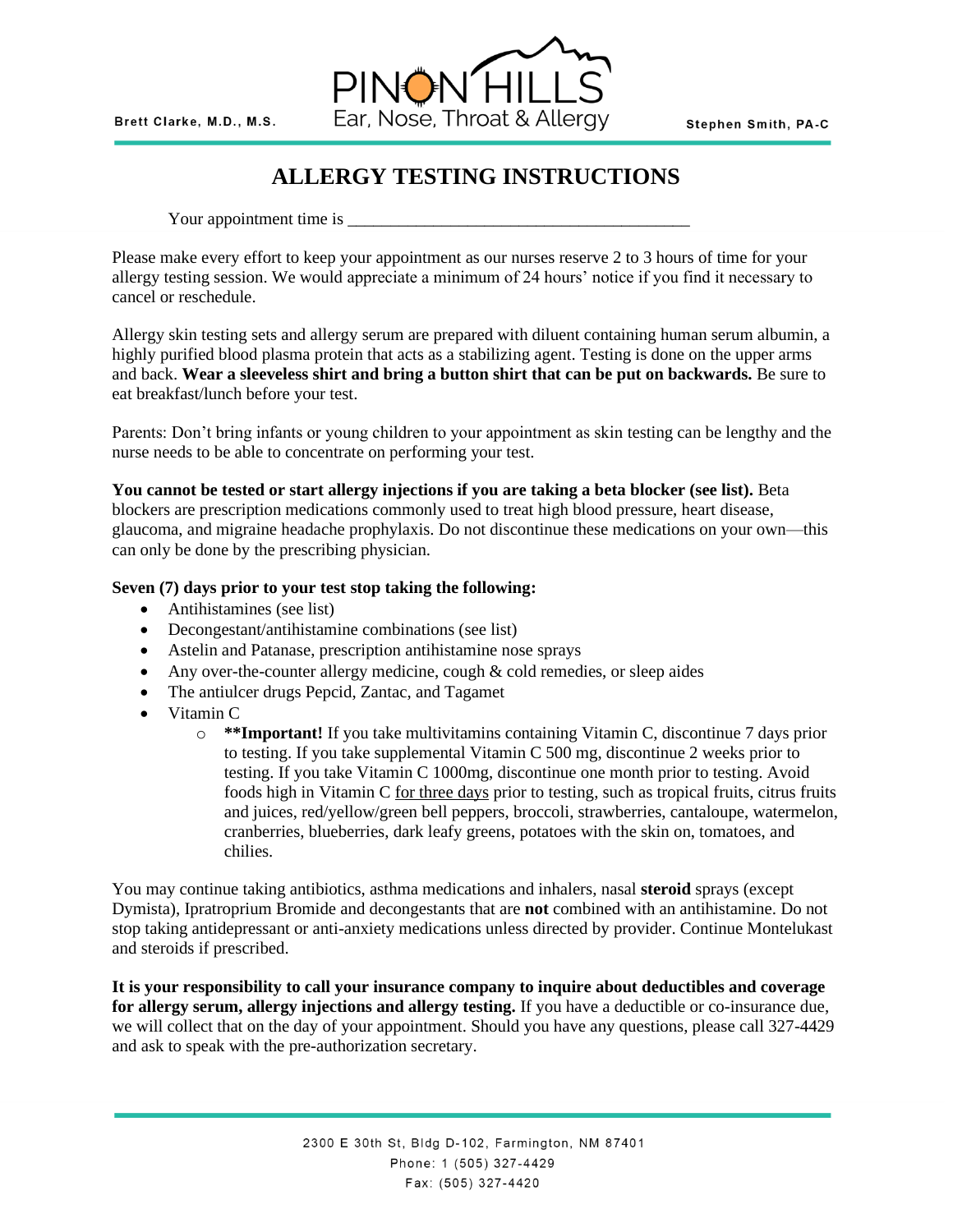

## **Medication List for Skin Testing**

PBZ (tripelennamine) Pertactin (cyproheptadine) Phenergan (promethazine) Polyhistine (phenyltoloxamine)

Seldane (terfenadine) Semprex (acrivastine)

Unisom (doxylamine) Xyzal (levocetirizine) Zyrtec (cetirizine)

Tavist/Dayhist-1 (clemastine)

#### **Antihistamines**

Actifed (triprolidine) Allegra (fexofenadine) Antivert/Bonine (meclizine) Atarax (hydroxyzine) Benadryl (diphenhydramine) Bromfed (brompheniramine) Chlor-trimeton (chlorpheniramine) Clarinex (desloratadine) Claritin/Alavert (loratadine) Dramamine (dimenhydrinate)

#### Combination Decongestant & Antihistamines

| Allegra-D  | Pannaz        | Semprex-D |
|------------|---------------|-----------|
| Claritin-D | Polyhistine-D | Seldane-D |
| Naldecon   | Rynatan       | Tavist-D  |

#### Antihistamine Eye Drops & Nasal Sprays

Astelin (azelastine) Dymista (azelastine/fluctisone) Pazeo/Pataday (olopatadine hydrochloride) Patanase (olopatadine hydrochloride)

#### Beta Blockers

AK Beta/Betagan (levobunolol) Betapace (sotalol) Betimol/Timoptic/Istalol (timolol) Betoptic (betaxolol) Cartrol/Occupress (cartedolol) Coreg (carvedilol) Corgard/Corzide (nadolol) Inderal (propranolol) Inderide (propnolol & HCTZ) Kerlone (betazolol) Levatol (penbutolol)

## Lopressor (metoprolol) Normodyne (labetalol) Sectral (acebutolol) Tenoretic (atenolol & HCTZ) Timolide (timolol & HCTZ) Toprol-XL (metoprolol) Trandate (labetalol) Visken (pindolol) Zebeta (bisoprolol) Ziac (bisoprolol & HCTZ)

2300 E 30th St, Bldg D-102, Farmington, NM 87401 Phone: 1 (505) 327-4429 Fax: (505) 327-4420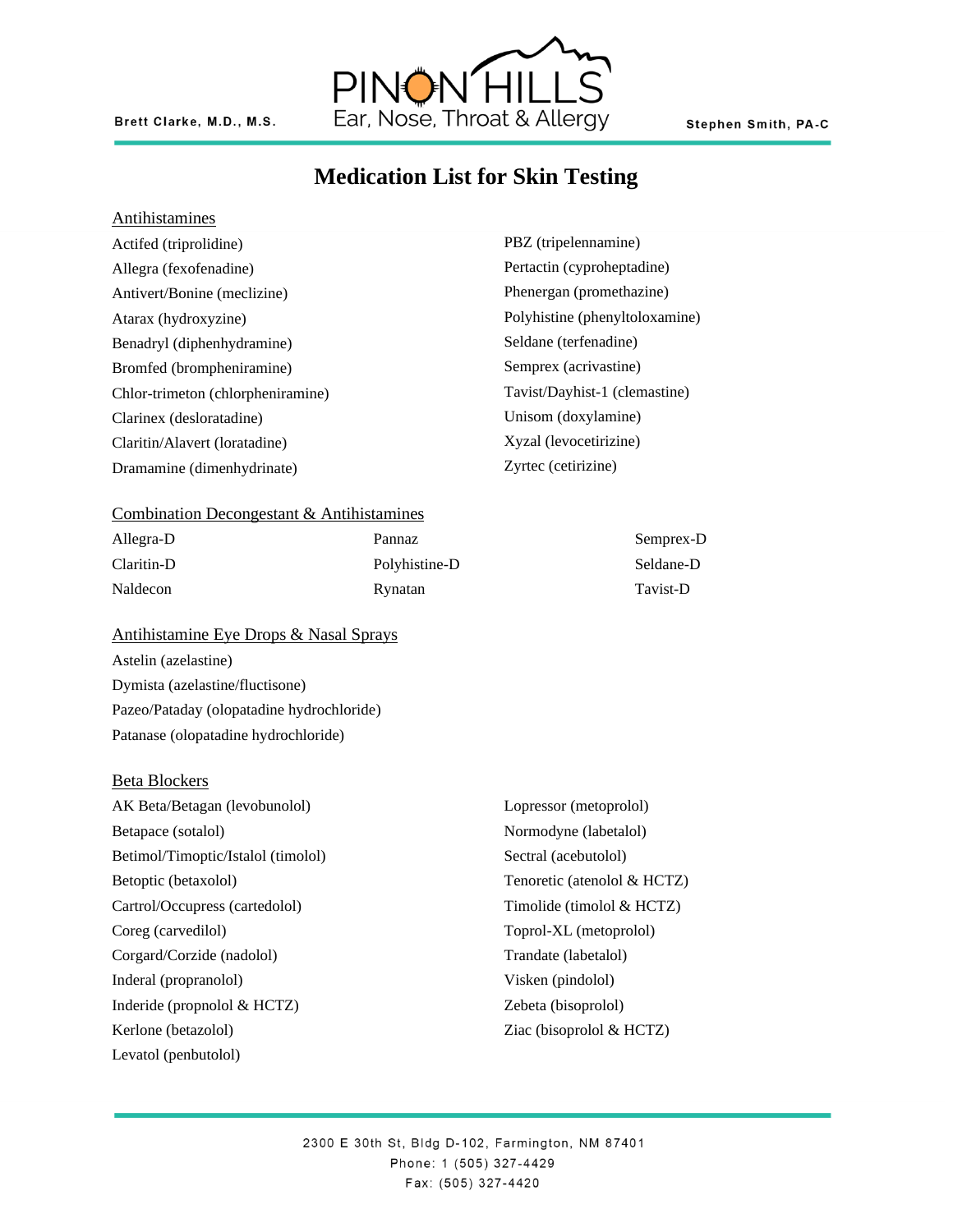

# **Do You Suffer from Allergies?**

An **allergy** is an abnormal reaction of the body to one or more substances that are harmless to most people. An **allergen** is a substance that causes an allergic reaction. The most common sources of allergens are pollens from trees, grasses and weeds, house dust, mold, animals, food, drugs and stinging insects. **Allergic reactions** can also be caused or worsened by exposure to cigarette smoke, chemicals, metals, paint fumes, solvents and perfume, and weather factors such as sunlight, humidity, heat or cold.

Pollen is the male fertilizing agent of trees, grasses, and weeds. It is composed of microscopic powdery granules which are emitted into the air during pollination season. **Pollen counts** measure the amount of airborne allergens present and are reported as grains per cubic meter of air. Pollen counts may very widely from day to day during a season. The weather does have an influence on allergy symptoms. Hot, dry, windy days signal high pollen activity, while pollen is not readily disseminated on cloudy, rainy days.

People who are allergic produce excessive amounts of **IgE antibodies.** The IgE antibodies over-react when they are exposed to an allergen, which the immune system considers a foreign intruder. They attach themselves to mast cells lining the eyes, nose and air passages. This causes the release of several body chemicals, including **histamine**, that then cause the symptoms of an IgE-mediated allergy.

The symptoms of an allergy may occur in any area of the body and in different areas of the body at the same time. Allergic reactions most frequently occur:

- **In the nose as allergic rhinitis or hay fever**—with nasal congestion, itching, sneezing, and a runny, watery discharge
- **In the lungs as asthma**—with chest tightness, wheezing and shortness of breath
- **In the eyes as conjunctivitis**—with itching, redness and tearing
- **On the skin as…**
	- o **Eczema**—with an itchy rash that often appears in skin creases of the arms, legs, and neck, but can occur anywhere on the body
	- o **Contact dermatitis**—with an itchy, oozing rash
	- o **Hives**—with itchy welts of different sizes that often appear on the skin, lips and inside the mouth or ears
- In the digestive tract—with stomach cramps, vomiting and diarrhea

**An allergic tendency may be inherited.** It is very likely a person will develop an allergy if either or both parents had them, although not always to the same allergens. The first symptoms of allergy may occur at any age, however, people who are prone to allergy are more likely to develop symptoms during childhood. **An allergy is not outgrown.** In some cases, the symptoms of allergy may seem to disappear by themselves. However, a high percentage of infants who suffer from allergic eczema will eventually develop asthma and other respiratory problems related to their allergy. In addition, some people who suffer only mild, occasional allergy symptoms in their early years will develop more severe problems later that tend to remain year-round. While an allergy is a physical disorder, strong emotional stress and strain may over stimulate the nervous system to worsen or even trigger allergic symptoms.